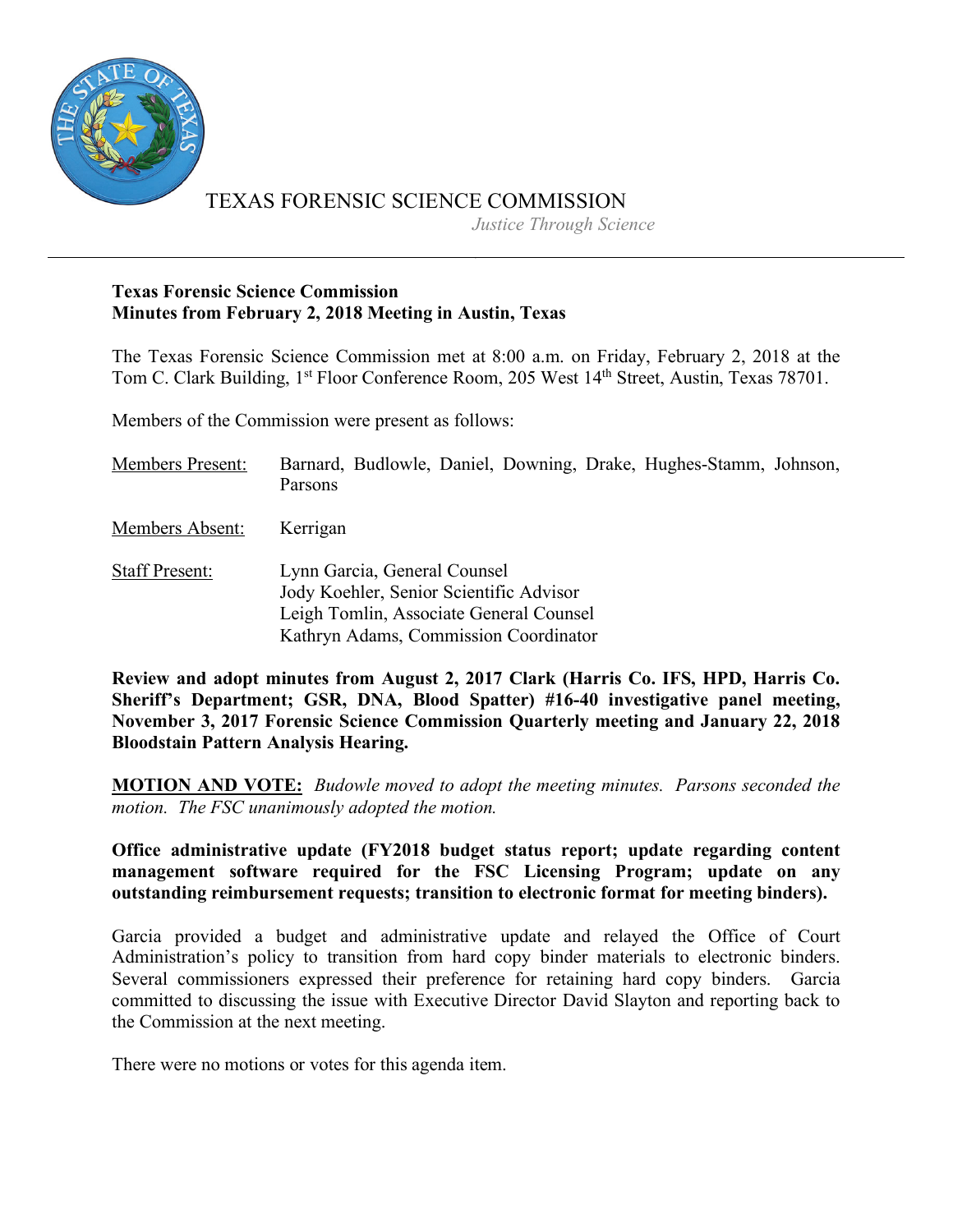**Discuss and consider pending complaints and laboratory self-disclosures as well as new complaints and self-disclosures received through January 18, 2018.**

## Complaints Pending from November 3, 2017

1. No. 17.04; Gefrides, Lisa (Houston Forensic Science Center)

Commissioners reviewed a complaint by forensic biology consultant Lisa Gefrides alleging the HFSC's biology section is not adequately identifying and controlling possible contamination events during testing of biological evidence. Koehler provided a summary of the complaint allegations and history of the FSC's review. She also reported on communications with the complainant and information received from the laboratory since the last quarterly meeting.

**MOTION AND VOTE:** *Hughes-Stamm moved to accept the complaint for investigation and create an investigative panel. Budowle seconded the motion. The FSC unanimously adopted the motion. An investigative panel was formed consisting of members Budowle, Hughes-Stamm and Daniel.*

## Disclosures Received as of January 18, 2018

2. No. 18.01; Houston Forensic Science Center (Digital Evidence/Multimedia)

Commissioners reviewed a self-disclosure by the Houston Forensic Science Center describing an incident in its Digital Evidence/Multimedia section where an analyst did not export the video date requested by an investigator to a call-out location, and because of the delay between the call-out and the discovery of the nonconformance, it was not possible to obtain the correct video. During the time between the call-out and the technical review, the scene video had been overwritten and was no longer retrievable. A representative from the laboratory responded to questions regarding the error and corrective actions implemented.

**MOTION AND VOTE:** *Daniel moved to recommend no further action on the disclosure based on the root cause analysis and corrective action taken by the laboratory. Parsons seconded the motion. The FSC unanimously adopted the motion.*

3. No. 18.03; NMS (Seized Drugs)

Commissioners reviewed a self-disclosure by NMS describing an incident in the lab's controlled substance section where results from an external proficiency test indicated that the lab had a low bias on methamphetamine samples analyzed using the lab's standard quantitative method. A representative from the laboratory responded to questions.

**MOTION AND VOTE:** *Budowle moved to recommend no further action on the disclosure based on the root cause analysis and corrective action taken by the laboratory. Johnson seconded the motion. The FSC unanimously adopted the motion.*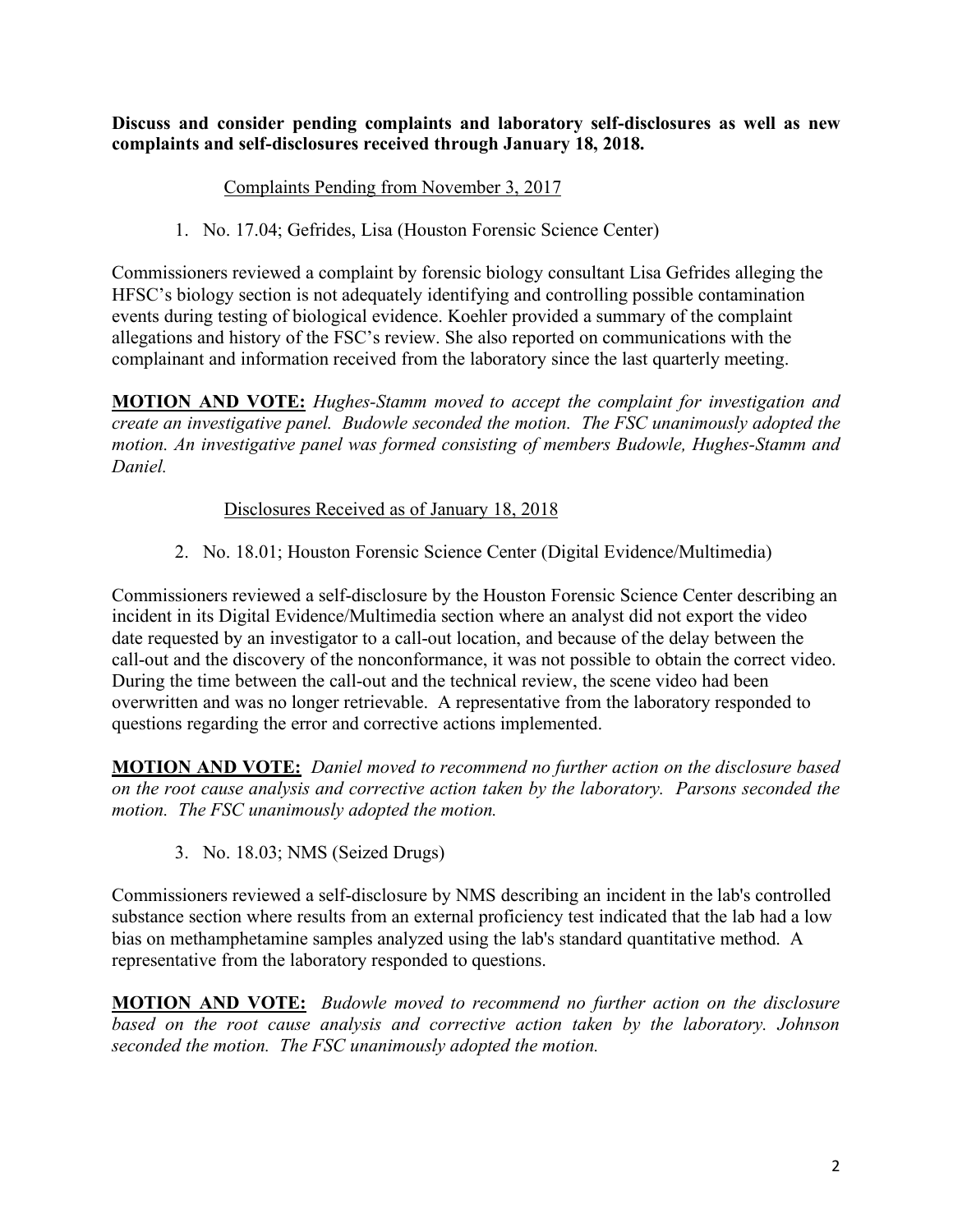4. No. 18.04; SWIFS (Toxicology)

Commissioners reviewed a self-disclosure by the Southwestern Institute of Forensic Sciences describing an incident in its toxicology section where an analyst prepared an ELISA screening control for cannabinoids with 1000 ug/mL of THC instead of the correct 100 ug/mL of COOH-THC.

**MOTION AND VOTE:** *Daniel moved to recommend no further action on the disclosure based on the root cause analysis and corrective action taken by the laboratory. Parsons seconded the motion. The FSC adopted the motion. Barnard recused himself from deliberation and voting on the disclosure.*

5. No. 18.06; DPS Garland (Forensic Biology)

Commissioners reviewed a self-disclosure by DPS Garland regarding an incident in the forensic biology section where it was discovered that evidence indicated in the original case notes (an oral rinse container) was missing and one evidence item was not properly forwarded for trace evidence analysis as indicated on the initial report. The director of the Garland regional laboratory responded to questions and committed to providing the Quality Incident Report when it is completed.

**MOTION AND VOTE:** *Daniel moved to take no further action on the disclosure based on the root cause analysis and corrective action taken by the laboratory. Parsons seconded the motion. The FSC adopted the motion. Johnson recused himself from deliberation and voting on the disclosure.*

No. 18.07; Austin Police Department (Firearms)

Commissioners reviewed a self-disclosure by the Austin Police Department describing an incident in the laboratory's firearms section where an examiner failed two annual serial number restoration proficiency tests and provided inconsistent explanations regarding his approach to completing the second exam.

**MOTION AND VOTE:** *Parsons moved to recommend no further action on the disclosure considering the corrective action taken and the fact that the analyst is no longer with the laboratory. Johnson seconded the motion. The FSC unanimously adopted the motion.*

**Discuss status of crime laboratory accreditation program, including accreditation nonconformances received since November 2017 quarterly meeting. Update on attorney general opinion request regarding whether postmortem toxicology is subject to Commission accreditation requirements. Update on adoption and publication of footwear and tire tread category of analysis added to Materials (Trace) and non-human DNA category of analysis added to Forensic Biology.**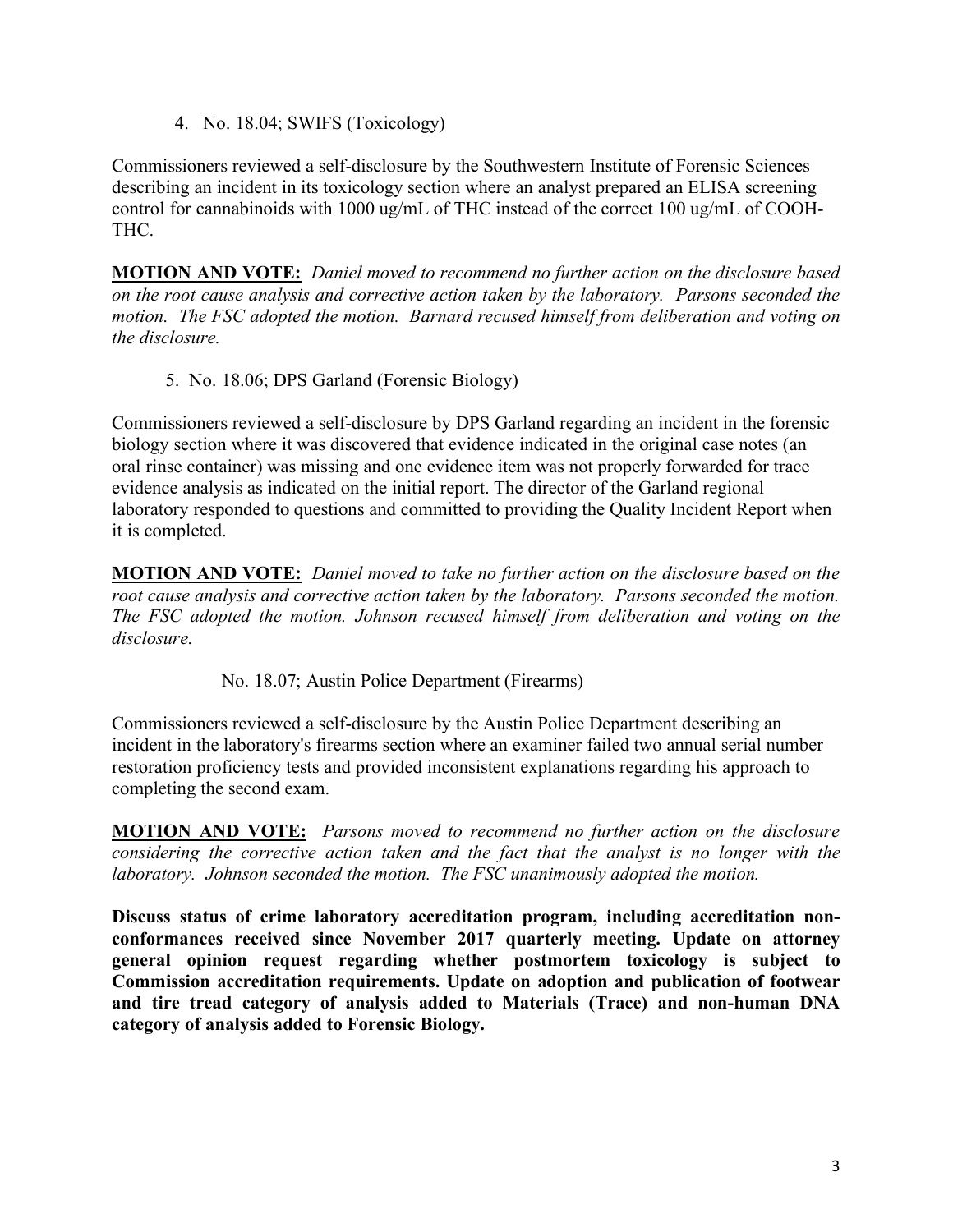Garcia provided an update concerning the Attorney General opinion regarding postmortem toxicology. The Attorney General's response is still pending but staff expect to receive it before the April quarterly meeting.

Members discussed the accreditation status of the crime scene reconstruction and bullet trajectory determination disciplines. Garcia will provide information on both for discussion at the next quarterly commission meeting.

There were no motions or votes for this agenda item.

**Update on adoption and publication of rules mirroring the Commission's complaint and disclosure process published in its Policies and Procedures to comply with Administrative Procedures Act and review and adopt draft rules related the Commission's process for appeals to final investigative reports. Review and adopt revised draft of Commission Policies and Procedures to include process for appeals to final investigative reports and compliance with Open Meetings Act and Rule 12.** 

**MOTION AND VOTE:** *Daniel moved to adopt revisions to the Policies & Procedures to reflect Rule 12 and compliance with the Open Meetings Act. Parsons seconded the motion. The FSC unanimously adopted the motion.*

**MOTION AND VOTE:** *Drake moved to accept the proposed edits to the administrative rules to reflect the same language as set forth in the Policies & Procedures. Hughes-Stamm seconded the motion. The FSC unanimously adopted the motion.*

**Discuss licensing advisory committee program, including adjudication of public comments and updates from January 18, 2018 Licensing Advisory Committee meeting, update on general forensic exam development, including proposed reading materials and piloting of general forensic exam. Discuss exemption for federal forensic examiners. Review final revisions to proposed licensing program rules (including final changes resulting from comments).**

Members discussed a number of outstanding issues regarding the licensing program and proposed rules including a waiver from formal coursework requirements for experienced out-ofstate transfers and licensees who promote internally; reducing the 8-year experience requirement for the waiver provision in 651.207 of the licensing rules; removing the word "collection" throughout the rules to prevent confusion (e.g., DNA analysts "collecting" hairs from bedding clothing could technically be considered a trace examiner though this is not the intent of the rules); process for recognizing non-U.S. degree programs; equalizing the requirements for biology screeners and technicians; adding chemical engineering to the list of approved degrees; reviewing the change to fee timing to comply with other OCA licensing programs; potential impact of rules on bloodstain pattern analysis; and a change to degree requirements for examiners who perform impression evidence categories of trace analysis only.

Members also discussed the status of licensure for federal analysts. Garcia will draft and send a response letter to Ted Hunt at the Department of Justice outlining the Commission's concerns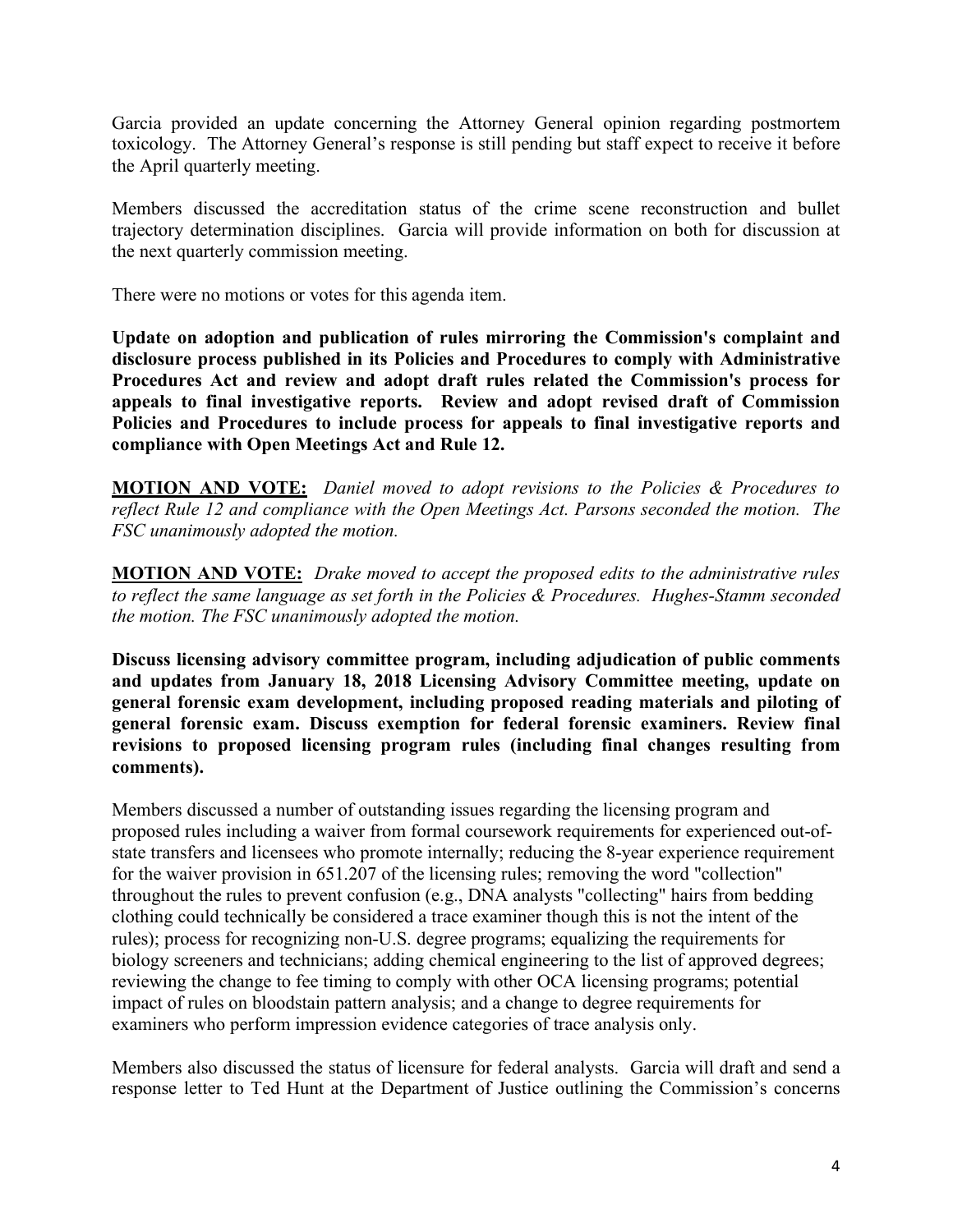regarding the differences in disclosure requirements under article 39.14 of the Texas Code of Criminal Procedure (Michael Morton Act) versus applicable federal law regarding discovery and disclosure.

**MOTION AND VOTE:** *Johnson moved to change the waiver for course work requirements for lateral hires from "8 years or more credible experience" to 5 years. Parsons seconded the motion. Budowle opposed the motion. The FSC passed the motion 7-1.*

**MOTION AND VOTE:** *Budowle moved to approve the final revision to the proposed licensing program rules. Parsons seconded the motion. The FSC unanimously adopted the motion.*

## **Presentation from Peter Stout, Houston Forensic Science Center CEO and President, on HFSC's efforts with respect to establishing confidence intervals for retroactive case reivew presented at the 2017 NIST Forensic Error Symposium.**

Dr. Stout presented a PowerPoint about HFSC's use of statistical applications for quality, including introduction of "blinds" into laboratory case flow. Dr. Spiegelman provided additional commentary regarding his experience assisting the laboratory with these efforts.

There were no motions or votes for this agenda item.

### **Update from investigative panel regarding Bloodstain Pattern Analysis, including report from January 22, 2018 hearing in Austin.**

Garcia gave a presentation on the legal background and options regarding accreditation of bloodstain pattern analysis in Texas. Panel members discussed the January 22, 2018 hearing including various national experts. Members discussed legal and practical considerations and received extensive public comment.

**MOTION AND VOTE:** *Daniel moved to exempt bloodstain pattern analysis from the accreditation requirement under Tex. Code Crim. Proc. 38.35 until May 1, 2019. Parsons seconded the motion. The FSC unanimously adopted the motion.*

### **Update from investigative panel regarding combined Clark (Blood Spatter/GSR—Houston PD/Harris Co. Institute of Forensic Sciences) #16-40 case and Bryan (Blood Spatter) #16.56 case.**

Members discussed final resolution of the report section involving the Norma Clark complaint. Garcia will provide a draft of the Bryan section of the report by the next quarterly meeting, as material requested from DPS regarding the serology/DNA complaint has not yet been received.

**MOTION AND VOTE:** *Hughes-Stamm moved to approve the Clark section of the report. Parsons seconded the motion. The FSC unanimously adopted the motion.*

**Review and adoption of final report from investigative panel regarding Harris Co. Institute of Forensic Sciences (Blood Alcohol—Guale) #16.48.**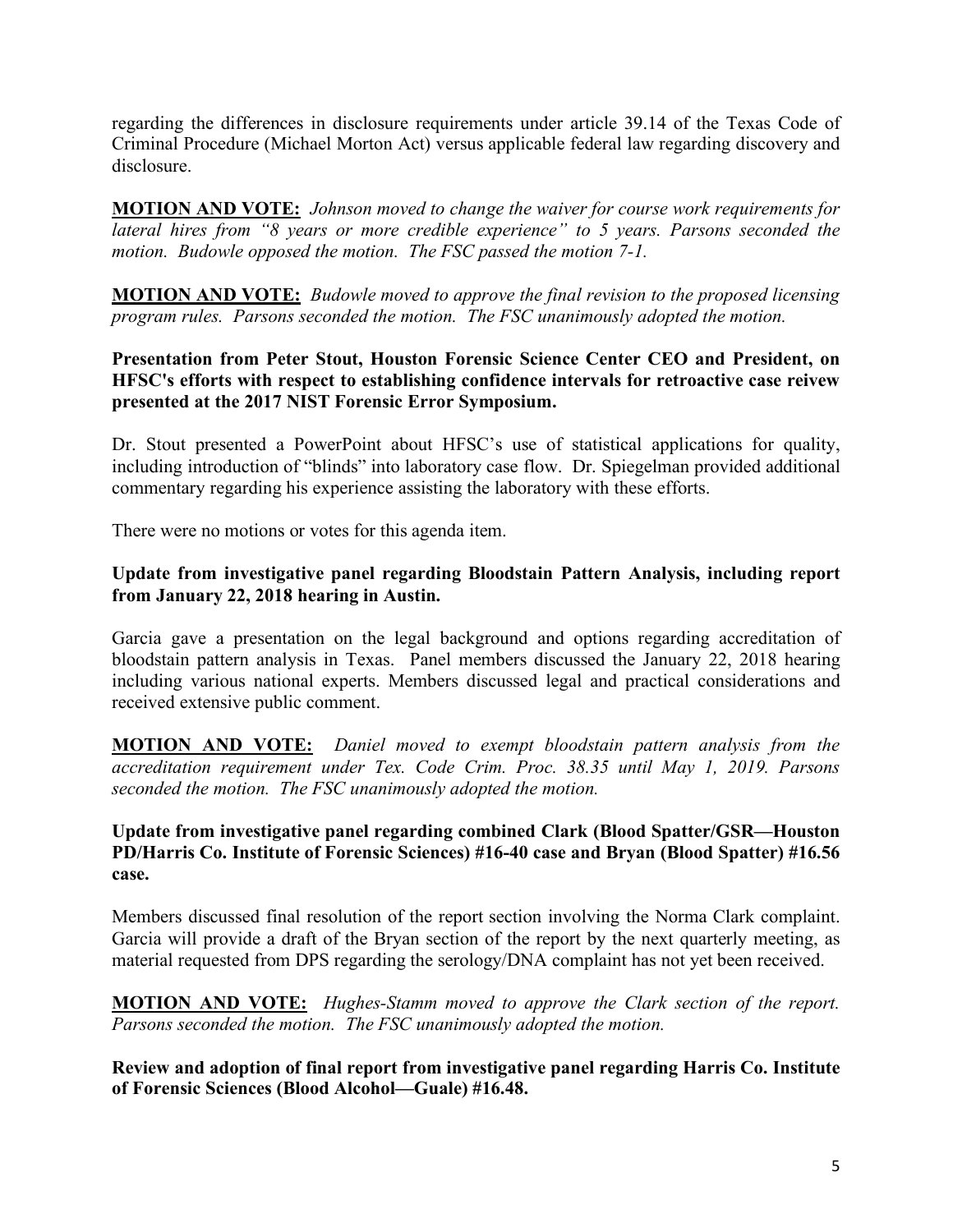Members discussed the report draft and expressed a need to consult with Commissioner Sarah Kerrigan before publishing the report. Garcia committed to obtaining feedback from Dr. Kerrigan before the next Commission meeting.

**MOTION AND VOTE:** *Drake moved to accept the current draft report with any revisions proposed by Dr. Kerrigan to be discussed at the next quarterly meeting. Budowle seconded the motion. The FSC unanimously adopted the motion.*

## **Update from investigative panel regarding Houston Forensic Science Center Self-Disclosure (Crime Scene) #17.22 and discussion of staff initiatives on crime scene as required by HB-34.**

Garcia explained no investigative panel is necessary for this case in light of the extensive changes to the division enacted by HFSC and the fact that HB-34 requires the FSC to conduct a study and make recommendations on CSI procedures and training.

**MOTION AND VOTE:** *Daniel moved to issue a no further action letter on the disclosure. Parsons seconded the motion. The FSC unanimously adopted the motion.*

## **Update regarding report on DPS Garland (Blood Alcohol—Youngkin) #17.28**

Garcia estimated a draft report containing information in outlined in her PowerPoint presentation (summary of the case facts, the OIG report, and the FSC's observations and recommendations) should be ready by next week.

### **Update from investigative panel regarding order by Judge Herbert B. Dixon in United States v. Torney, report from NMS on-site interviews, document/data review, laboratory corrective actions and discussion of next steps.**

Two members of the review team (Koehler and Sliter) provided a summary of material reviewed to date, including a site visit to NMS in Pennsylvania. The third member of the team (Dr. Jack Ballantyne) participated via gotomeeting. Koehler will prepare a draft report for review at the next quarterly meeting. Garcia will draft a letter to ANAB requesting an explanation as to why no casework was reviewed at the internal validation special assessment.

There were no motions or votes for this agenda item.

## **Update on triage projects for DNA mixture review.**

Wicoff reported the Indigent Defense Commission provided funds to continue the case review for one more year. He estimates completion of the statewide review and generation of a report by this time next year.

There were no motions or votes for this agenda item.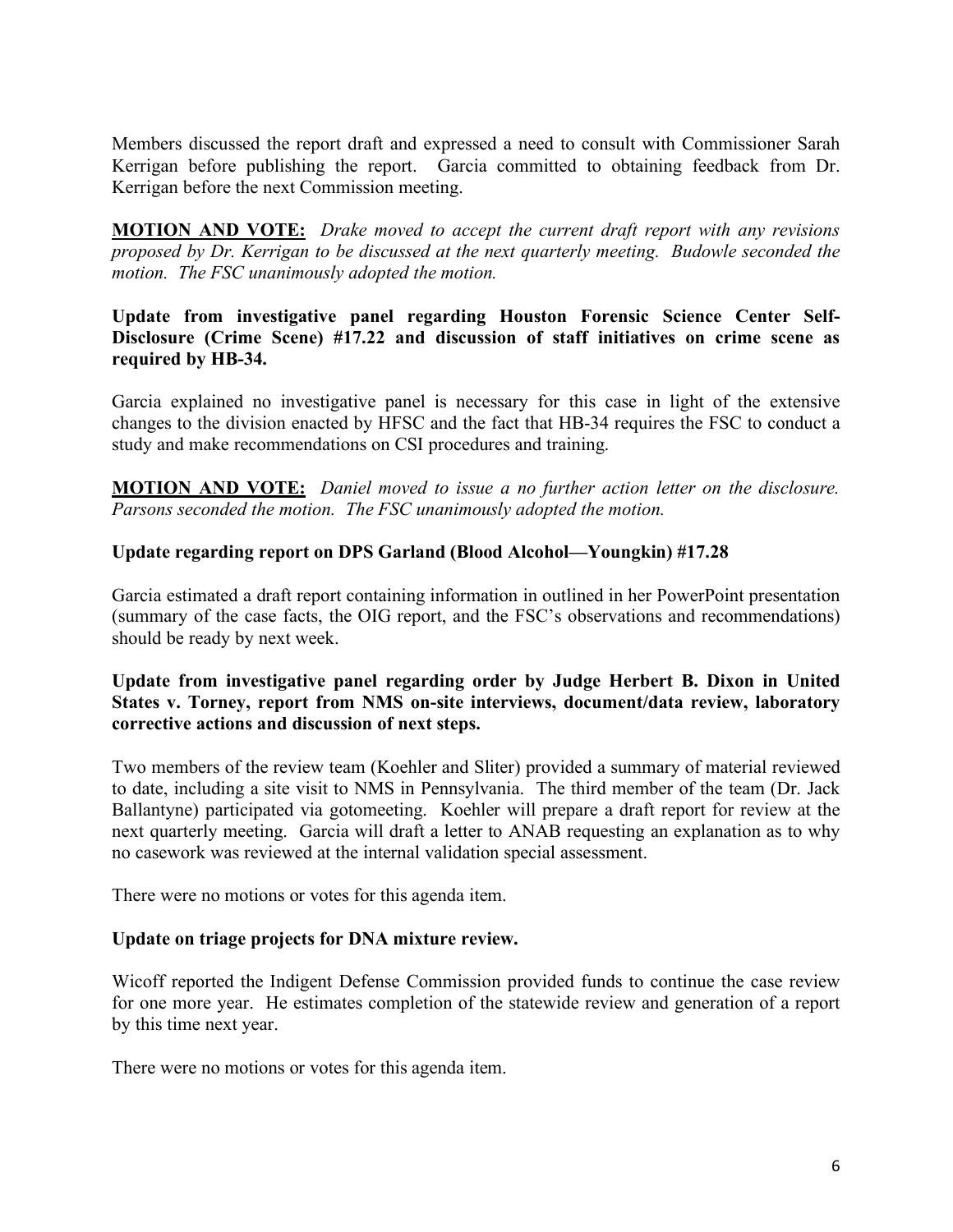#### **Discussion of hair microscopy review final report.**

There was no discussion and no motions or votes for this agenda item.

### **Rapid DNA Update.**

Peter Stout gave a presentation outlining concerns with evidence consumption in a Rapid DNA case example in Houston. Gary Molina (statewide CODIS administrator) provided an update regarding recent national meetings on the subject. There were no motions or votes for this agenda item.

#### **Update on Austin Police Department cases being reviewed by UNTHSC-CHI, AP reagent study and hiring of new director.**

Members were introduced to Dr. Dana Kadavy, APD's new lab director. DPS is working on the AP reagent study and will update the Commission with results.

There were no motions or votes for this agenda item.

#### **Discuss progress on project to standardize sexual assault kits.**

The task force met January 4, 2018 at Texas A&M University College of Nursing. DPS is working with the task force and they expect to have a new kit developed by September 1, 2019. Kit tracking processes is an issue of concern for members of the task force. Additional updates will be provided by Dr. Downing at the next quarterly meeting.

There were no motions or votes for this agenda item.

#### **Update from Texas Association of Crime Laboratory Directors.**

There were no motions or votes for this agenda item.

#### **Report from Austin meeting and DPS lab tour with Kazakhstan criminal justice representatives working on forensic reform in Kazakhstan.**

A brief report was provided for this agenda item.

#### **Report from various recent and upcoming conference presentations by staff**.

There were no motions or votes for this agenda item.

#### **Consider proposed agenda items for next quarterly meeting.**

Discussion of licensing knowledge-based competency requirements was proposed as an agenda item for the next quarterly meeting.